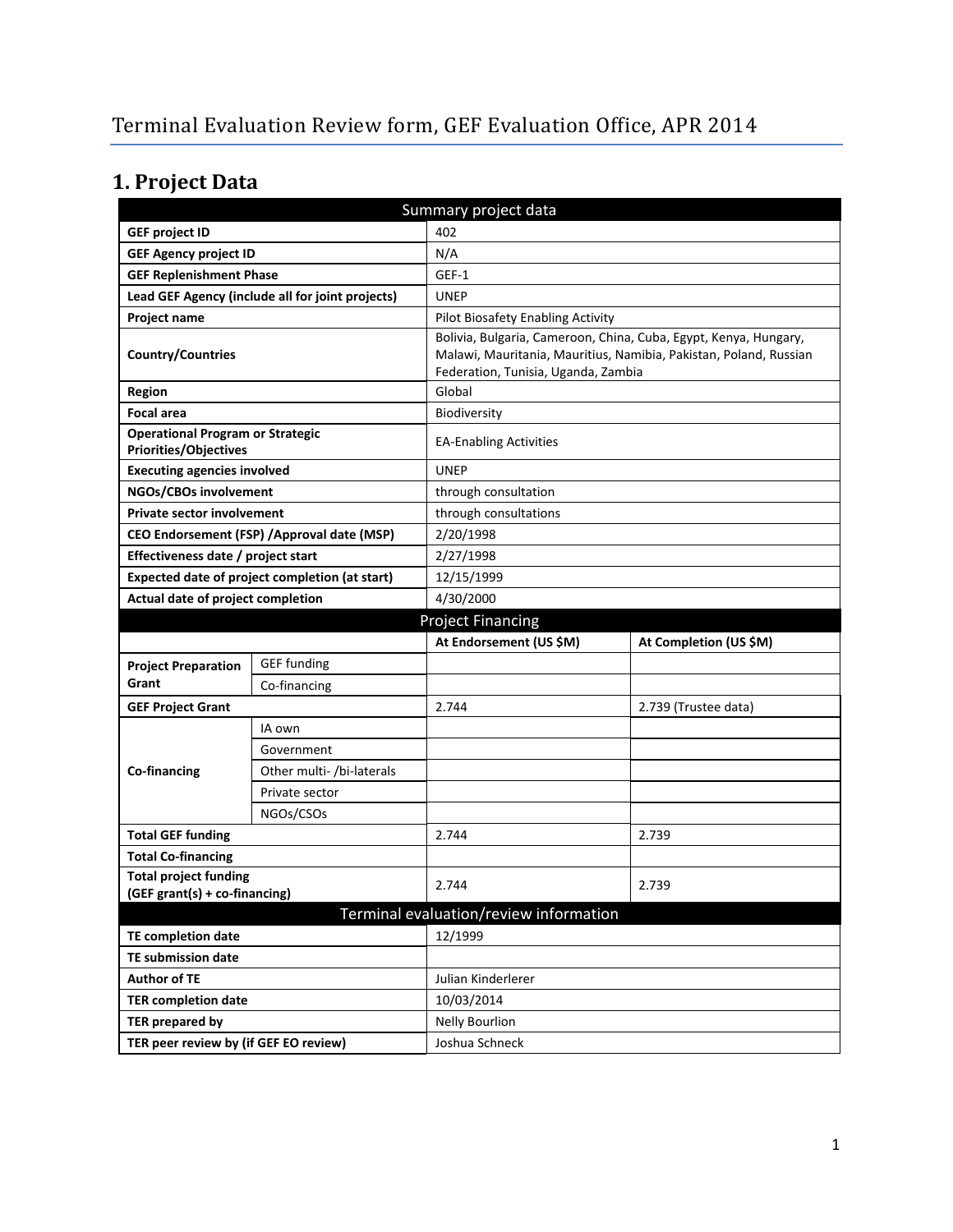| <b>Criteria</b>                                  | <b>Final PIR</b>         | <b>IA Terminal</b><br><b>Evaluation</b> | <b>IA Evaluation</b><br><b>Office Review</b> | <b>GEF EO Review</b> |
|--------------------------------------------------|--------------------------|-----------------------------------------|----------------------------------------------|----------------------|
| <b>Project Outcomes</b>                          | N/A                      | N/A                                     | N/A                                          |                      |
| <b>Sustainability of Outcomes</b>                | N/A                      | N/A                                     | N/A                                          | MU                   |
| <b>M&amp;E Design</b>                            | N/A                      | N/A                                     | N/A                                          | MS                   |
| <b>M&amp;E</b> Implementation                    | N/A                      | N/A                                     | N/A                                          | UA                   |
| <b>Quality of Implementation</b>                 | N/A                      | N/A                                     | N/A                                          |                      |
| <b>Quality of Execution</b>                      | N/A                      | N/A                                     | N/A                                          |                      |
| <b>Quality of the Terminal Evaluation Report</b> | $\overline{\phantom{a}}$ |                                         | N/A                                          | <b>MS</b>            |

### **2. Summary of Project Ratings**

### **3. Project Objectives**

3.1 Global Environmental Objectives of the project:

The project is designed to improve and strengthen national instruments for environmental management. It is directed at "*promoting a comprehensive understanding and approach to biosafety issues by countries within their region in order to safeguard biological diversity in situ conservation against possible adverse impacts from LMOs (*living modified organisms) *with novel traits resulting from biotechnology*" (PD, pg.4).

Many scientists, after the invention of new techniques in biology, started thinking about the possible dangers that might result from the ability to move genetic information from one organism to another (TE, pg.23). Therefore, according to the TE, this project is designed to be of crucial importance in ensuring the safe use of the technology, and of assuring the safety of products imported into countries. (TE, pg27)

The project is also designed to take into account the possible risks and negative impacts, products such as LMOs and GMOs can have on the environment and the ecosystems, with respect to the biodiversity of a country and/or its subregion. (TE, pg.42)

3.2 Development Objectives of the project:

The development objectives of the project is to set up National Biosafety Frameworks in 18 countries and the development of systems for controlling cross boundary movement of living modified organisms (LMOs) (PD, pg.5). The project has two components:

(a) Preparation of National Biosafety Frameworks in each of eighteen participating countries, including a survey of capacity for both biotechnology and for safety assessment; and

(b) The organization of a series of eight workshops that explored both risk analysis and management and transboundary movement of LMOs. The workshops involved more countries than in the preparation of National Biosafety Frameworks.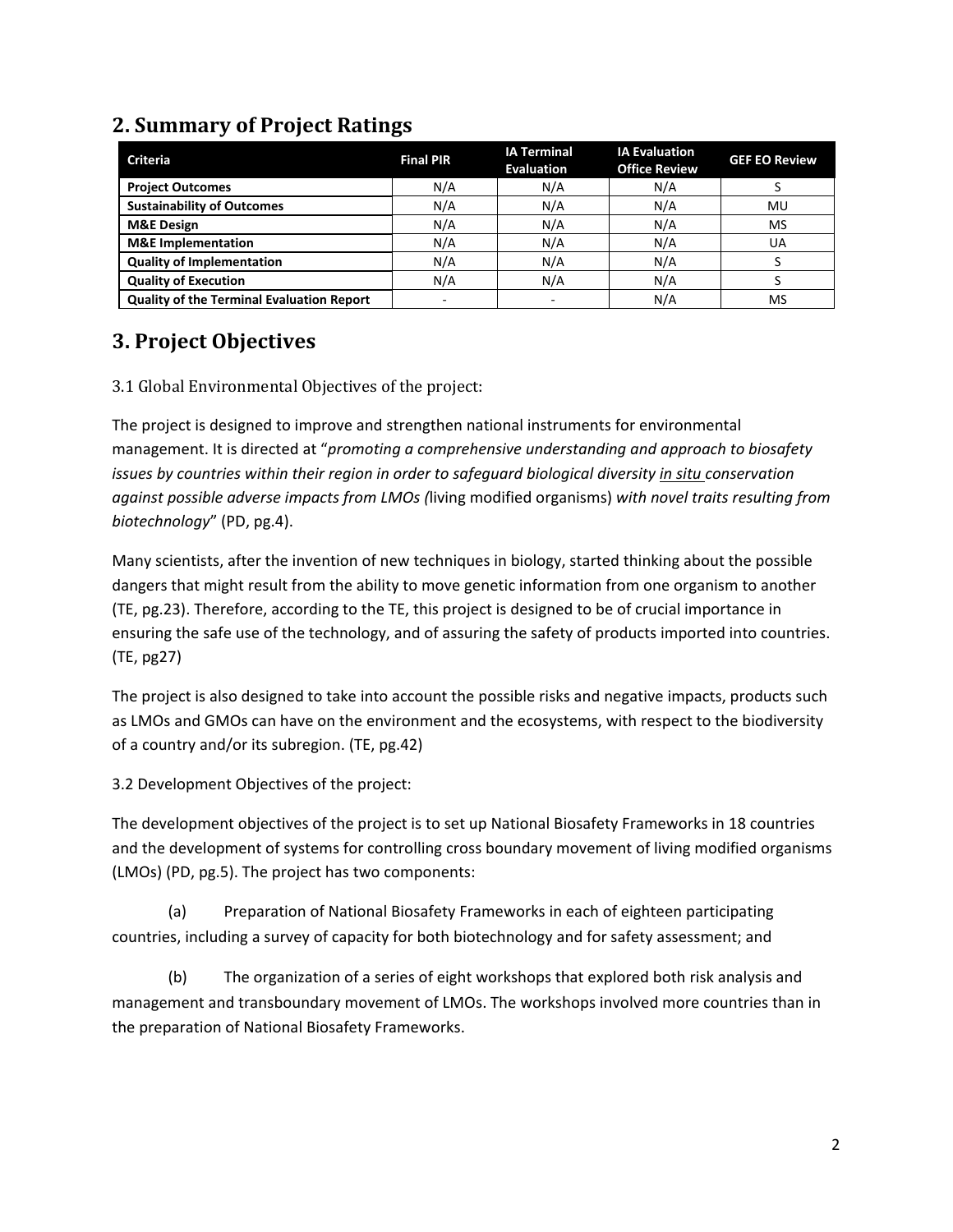The countries involved in the project were chosen because of their differences in size, geography and geographical locations, and level of socio-economic development (TE, pg.11). The 18 participating countries are Bolivia, Bulgaria, Cameroon, China, Cuba, Egypt, Hungary, Kenya, Malawi, Mauritania, Mauritius, Namibia, Pakistan, Poland, the Russian Federation, Tunisia, Uganda, and Zambia.

The expected result of this project is an harmonized approach to risk assessment and risk management of modified organisms both within the individual countries and within each region (TE, pg.11).

3.3 Were there any **changes** in the Global Environmental Objectives, Development Objectives, or other activities during implementation?

There was **no** changes in GEO, DO, and activities. However, Pakistan was unable to start the programme and withdrew (TE, pg.11). The reason why is not given in the TE.

### **4. GEF EO assessment of Outcomes and Sustainability**

Please refer to the GEF Terminal Evaluation Review Guidelines for detail on the criteria for ratings.

Relevance can receive either a Satisfactory or Unsatisfactory rating. For Effectiveness and Cost efficiency, a six point rating scale is used (Highly Satisfactory to Highly Unsatisfactory), or Unable to Assess. Sustainability ratings are assessed on a four-point scale: Likely=no or negligible risk; Moderately Likely=low risk; Moderately Unlikely=substantial risks; Unlikely=high risk. In assessing a Sustainability rating please note if, and to what degree, sustainability of project outcomes is threatened by financial, sociopolitical, institutional/governance, or environmental factors.

Please justify ratings in the space below each box.

| 4.1 Relevance |  | Rating: Satisfactory |
|---------------|--|----------------------|
|---------------|--|----------------------|

The project is relevant to both the GEF and participating countries, The project supports the objectives of the Convention on Biological Diversity and Agenda 21, especially Chapter 16 (TE, pg.22).

The Conference of the Parties to the Convention on Biological Diversity in 1995 had decided that that a Protocol to the Convention on biosafety should be developed. At that time, it was recognized that gaps in knowledge about modified organisms remained, especially about the interaction between these organisms and the environment. In May 1995, the Governing Council of UNEP "affirmed the desirability of contributing to international efforts on biosafety including the development of International Technical Guidelines for safety in Biotechnology" (TE, pg.25).

Moreover, the governments represented at the Earth Summit in Rio de Janeiro in June 1992 decided on "*international cooperation on issues relating to the safety of modern biotechnology in order to maximize the benefits that could accrue and minimize any risks to the environment and to human health*" (TE, pg.24). Their commitment included sharing experience, capacity-building and international agreement on principles for the safe use of the technology. Agenda 21, more specifically Chapter 16, defines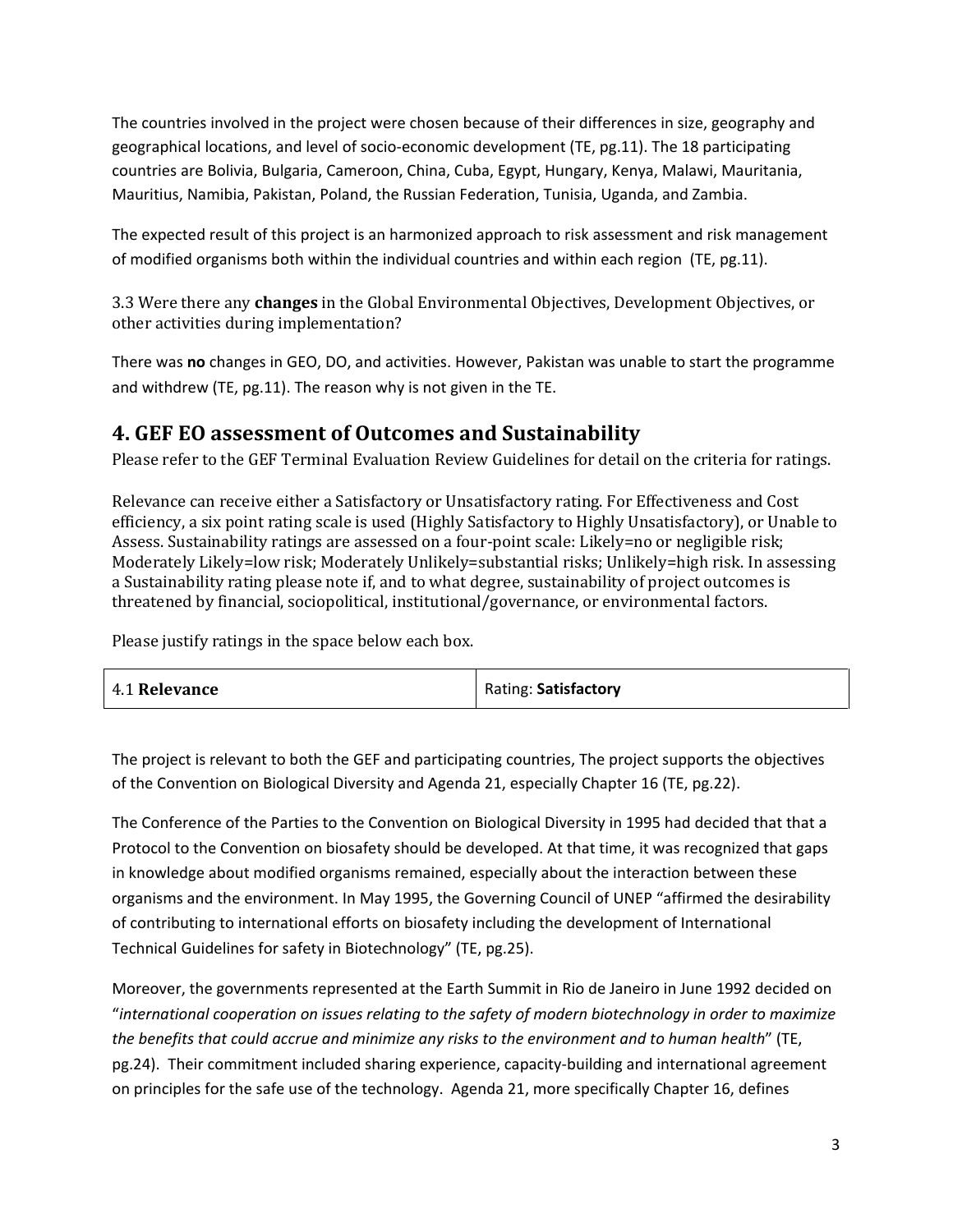biotechnology in optimistic terms as the integration of the new techniques emerging from modern biotechnology with the well-established approaches of traditional biotechnology (TE, pg.24).

Finally, the countries involved in this project believed that this was the type of project that the countries would have had to undertake to contribute to their National Strategy (TE, pg.9).

| <b>4.2 Effectiveness</b> | Rating: Satisfactory |
|--------------------------|----------------------|
|--------------------------|----------------------|

The overall effectiveness of the project is rated Satisfactory. According to the TE, the project was successfully executed; all participating countries identified their needs, held national workshops, with representatives of other countries and international experts, and all the countries began the process of considering a possible legal framework for biotechnology research, development, commercialization and import and export (TE, pg.11).

Out of 18 countries in the pilot project, 17 prepared National Biosafety Frameworks (Pakistan withdrew from the project). The countries have identified the national systems needed to ensure the safe adoption and application of products of modern biotechnology. However, the TE states that many countries had not separated their role in promoting the technology from that of audit and safety assessment (TE, pg. 6).

All the regional workshops were held and many stakeholders were involved. According to the TE, these workshops were successfully conducted, productive, and worthwhile. They provided a "good understanding and appreciation of the type of assistance that the countries might need to ensure the transparent and safe consideration of the use of products of modern biotechnology" (TE, pg.6).

However, one of the project's goals was not achieved. According to the TE, the identification of cost norms turned out to be very complex and perhaps virtually impossible (TE, pg.8). The TE states that variety in climate, physical and social geography, as well as the number of local languages needed to bring awareness of the benefits and risks of biotechnology to all stakeholders had not been considered, and therefore, the biosafety systems in some countries were not implemented (TE, pg8).

| 4.3 Efficiency | <b>Rating: Satisfactory</b> |
|----------------|-----------------------------|
|----------------|-----------------------------|

Overall the efficiency of the project is Satisfactory. The project was ambitious and the timescale was limited however the achievements attained indicate a satisfactory efficiency.

The timescale for the project was limited and according to the TE (pg.6) most countries were not able to complete the full legislative process of getting their National Biosafety Frameworks legally adopted by their parliaments. However, "the preliminary work done towards producing legal systems for safe biotechnology applications demonstrated a commitment to the project and towards ensuring that modern biotechnology is, so far as is possible, conducted in a safe manner"(TE, pg.6).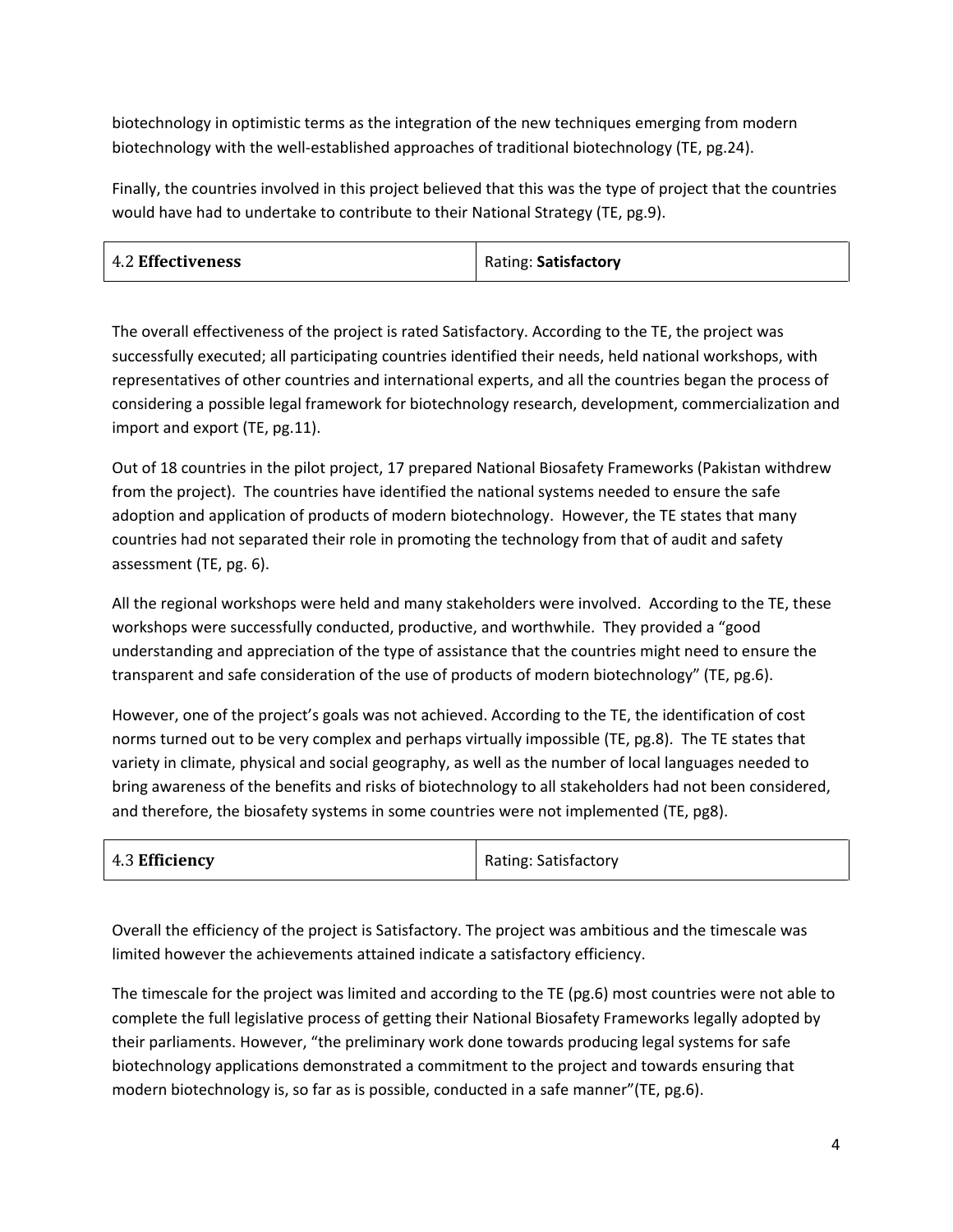A framework for this project was given by the sub-projects documents and by the UNEP biosafety guidelines. Therefore, the countries had timetables and detailed guidance to achieve their objectives.

According to the TE (pg.7), UNEP instituted structures that ensured a flexible system; in case countries failed to meet their obligations money was withheld, or when small amounts of extra finance were required by the countries UNEP could provide it. The TE says that task managers at UNEP were clearly willing to talk with country representatives and provide flexibility in interpreting the needs of countries within the framework set by the project (TE, pg.9).

| <b>Rating: Moderately Unlikely</b> |
|------------------------------------|
|                                    |

The sustainability of the project is rated Moderately Unlikely.

Additional support is needed by the countries involved to be able to implement the biosafety frameworks. These frameworks were developed during this project, however they were not implemented, therefore additional funding, and support for capacity-building initiatives is needed (TE, pg. 6). According to the TE, there is a need "for development and strengthening of national as well as subregional capacities, including the development of human resource infrastructure to attempt risk assessment, management and monitoring of LMOs at national, subregional and regional levels" (TE,pg.6)

Moreover, the importance of extending the UNEP/GEF financial and technical support was mentioned at the regional workshops and at the Consultative Meeting of the Participating Countries by the steering committee members of the pilot project. This would allow the project to continue, as well as being developed in additional eligible countries (TE, pg.9).

Nothing indicates in the TE, that this project will be able to be sustained, no additional funding or technical support have been dedicated yet.

## **5. Processes and factors affecting attainment of project outcomes**

5.1 Co-financing. To what extent was the reported co-financing essential to the achievement of GEF objectives? If there was a difference in the level of expected co-financing and actual co-financing, then what were the reasons for it? Did the extent of materialization of co-financing affect project's outcomes and/or sustainability? If so, in what ways and through what causal linkages?

According to the TE, the country representatives believed that this project would have been undertaken in absence of GEF funding. However, they believed that if it had been left entirely to Governments for funding, it would have been delayed, and probably much slower and less effective (TE, pg. 48). This project was financed by GEF and UNEP only. There was no cofinancing from other parties. The TE believes that a majority of the project activities at national level would not have taken place without the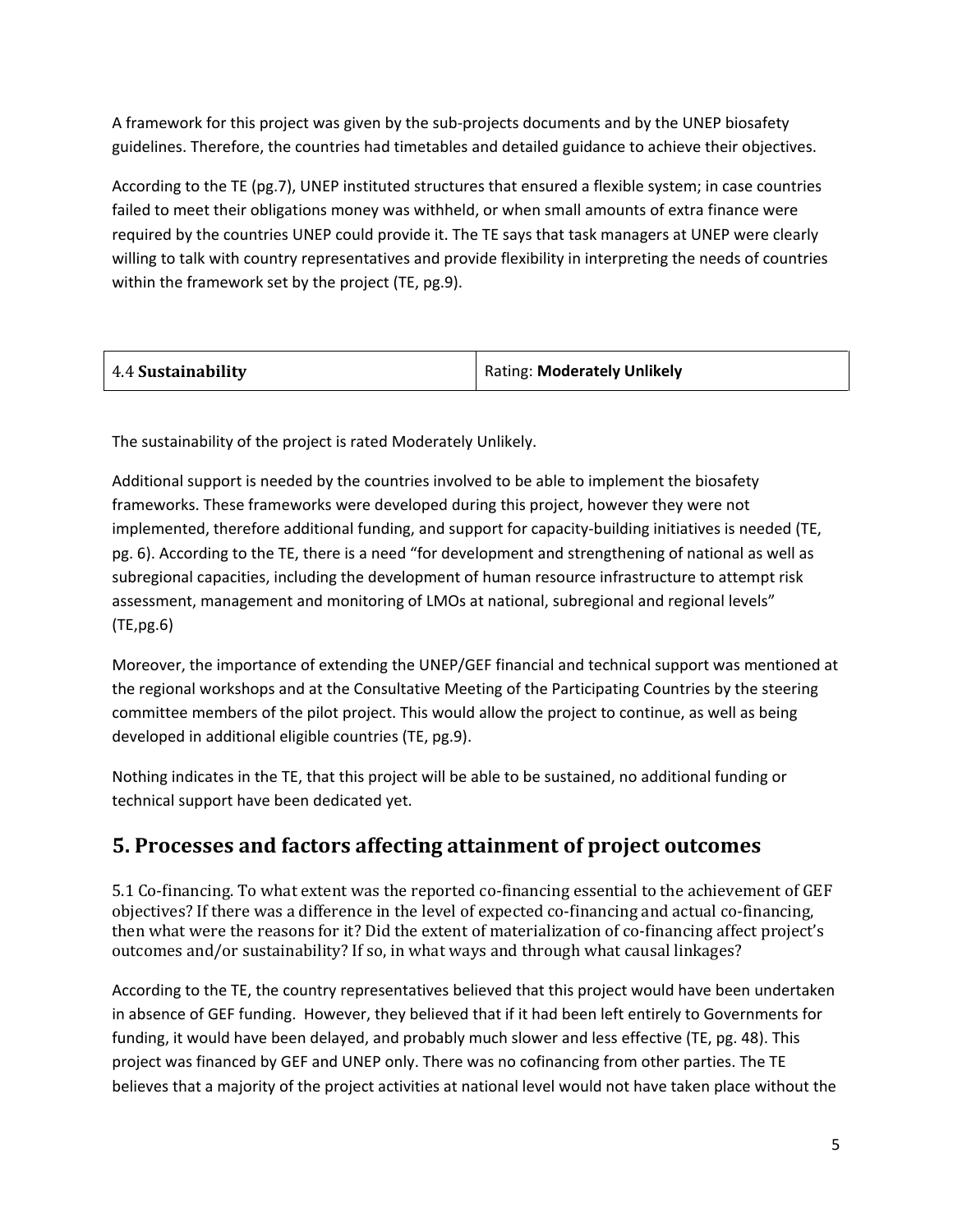UNEP/GEF support because most developing countries have not provided significant funding for research about biosafety or for setting up mechanisms that ensured the safe use of the technology (TE, pg.48).

5.2 Project extensions and/or delays. If there were delays in project implementation and completion, then what were the reasons for it? Did the delay affect the project's outcomes and/or sustainability? If so, in what ways and through what causal linkages?

The project was planned to be accomplished in 12 months, and it actually took 16 months. The timescale was limited and therefore most countries were unable to complete and adopt a framework. Only, the preliminary work towards producing legal systems for safe biotechnology was accomplished (TE, pg. 30).

According to the TE, the time limitation was the primary criticism. All the work had to be completed within one year. For example, Kenya mentioned to the evaluator that "the first three months of the one-year project were used simply to organize and get it started" (TE, pg30).

5.3 Country ownership. Assess the extent to which country ownership has affected project outcomes and sustainability? Describe the ways in which it affected outcomes and sustainability, highlighting the causal links:

Public participation and involvement in the project was strong, however it differed among countries. According to the TE, this is a reflection of differing traditions, difficulties caused by the size and geographical conditions of the countries, the number of languages and educational deficiencies (TE, pg.7).

Representatives from countries within each region were nominated to attend workshops. The workshops were also attended by government representatives of developed countries, the scientific community, United Nations organizations, the biotechnology industry and other organizations. All key stakeholders attended regional workshops which show a high level of commitment (TE, pg.15).

According to the TE, the enthusiasm of most countries involved, was such that countries present at the meeting of Central and Eastern European countries in Bulgaria not involved in the project indicated some jealousy (TE, pg.28). All the countries recognized the importance of publicly available information, and underlined the importance of continuing the UNEP/GEF Pilot Biosafety Enabling Activity Project. (TE, pg.28).

### **6. Assessment of project's Monitoring and Evaluation system**

Ratings are assessed on a six point scale: Highly Satisfactory=no shortcomings in this M&E component; Satisfactory=minor shortcomings in this M&E component; Moderately Satisfactory=moderate shortcomings in this M&E component; Moderately Unsatisfactory=significant shortcomings in this M&E component; Unsatisfactory=major shortcomings in this M&E component; Highly Unsatisfactory=there were no project M&E systems.

Please justify ratings in the space below each box.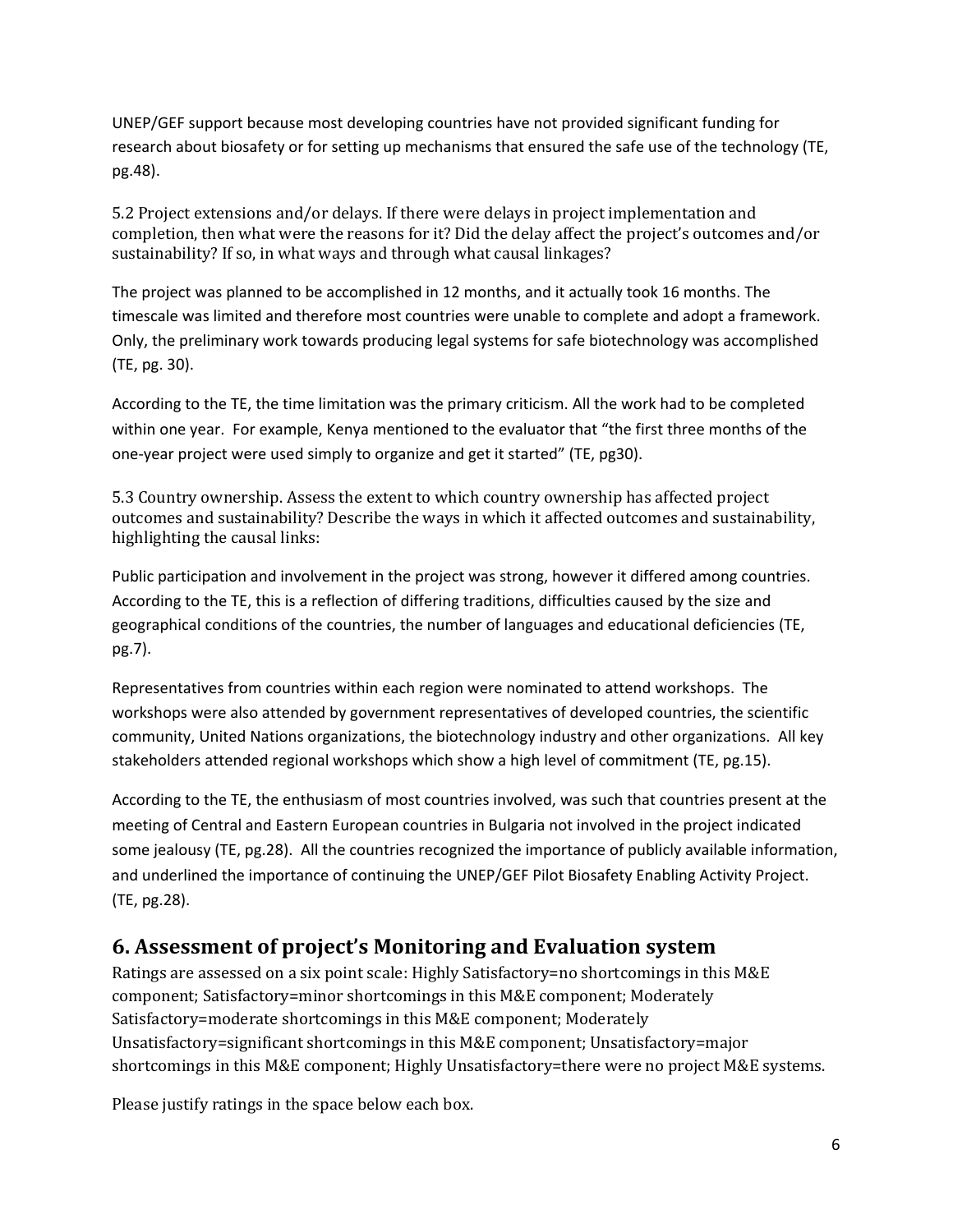| 6.1 M&E Design at entry | <b>Rating: Moderately Satisfactory</b> |
|-------------------------|----------------------------------------|
|-------------------------|----------------------------------------|

In the PD (pg.38) the M&E system is shortly described. The monitoring and evaluation of the project should be done by UNEP. This should include feedback from participants on how the next workshop has to be adjusted for more effective attainment of the objectives. A review of the overall pilot biosafety proposal should be conducted by STAP, to provide the GEF with strategic guidance for extending assistance to other eligible countries. A budget for those activities is given in the PD. Moreover, the activities that are to be realized are described in detail, and some indicators are given to measure the achievements. These indicators and targets are not given as such, they are given very detailed in the budget lines, but they are not synthetized in a logframe.

| 6.2 M&E Implementation | Rating: Unable to Assess |  |
|------------------------|--------------------------|--|
|                        |                          |  |

There is insufficient information in the TE about M&E implementation to provide a rating..

#### **7. Assessment of project implementation and execution**

Quality of Implementation includes the quality of project design, as well as the quality of supervision and assistance provided by implementing agency(s) to execution agencies throughout project implementation. Quality of Execution covers the effectiveness of the executing agency(s) in performing its roles and responsibilities. In both instances, the focus is upon factors that are largely within the control of the respective implementing and executing agency(s). A six point rating scale is used (Highly Satisfactory to Highly Unsatisfactory), or Unable to Assess.

Please justify ratings in the space below each box.

| 7.1 Quality of Project Implementation | Rating: Satisfactory |
|---------------------------------------|----------------------|
|---------------------------------------|----------------------|

The project was implemented by UNEP in association with National Executing Agencies (NEAs) of the respective countries (for the national level component). A task manager, in collaboration with the programme officer, Division of Environmental Conventions of UNEP, implemented the pilot project. (TE, pg.10).

According to the TE, the participants at the regional workshops and the officials and experts in the participating countries were very pleased with UNEP conceptualization and implementation of the project (TE, pg.6). According to them, a majority of the project activities at national level would not have taken place without the UNEP/GEF support (TE, pg.9).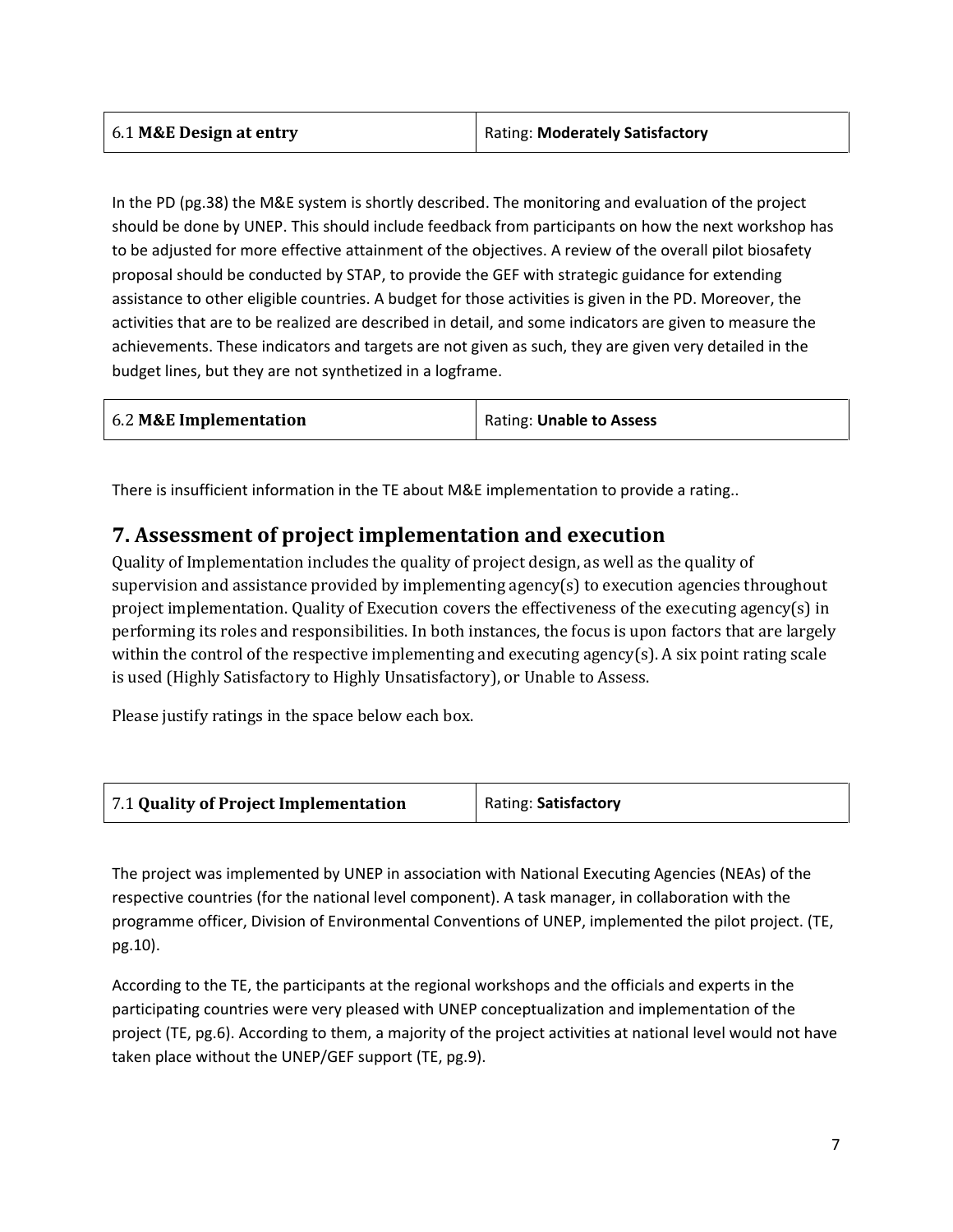UNEP/GEF provided a framework for the work involved in this project, and in consultation with individual participating countries provided timetables for delivery of aspects of the project. The TE states that the flexibility of the system implemented by UNEP was very important in achieving the objectives (TE, pg.33). The task managers were talking with country representatives and therefore could provide flexibility in interpreting the needs of countries within the framework set by the project.

UNEP representatives attended all of the national workshops, and provided important assistance during the process when approached. UNEP representatives were also involved in the regional workshops, providing the basis on which national frameworks could be built (TE, pg.32).

Overall, according to the TE, the achievements within the year indicate a well-managed project (TE, pg.33).

| 7.2 Quality of Project Execution | Rating: Satisfactory |
|----------------------------------|----------------------|
|                                  |                      |

The project was executed by National Executing Agencies of respective countries. UNEP collaborated with the International Information Resource on the Release of Organisms into the Environment Microbial Strain Data Network (IRRO/MSDN) and four institutions designated by respective host Governments for the organization of regional workshops (TE, pg.6).

The quality of execution seems to have been appropriate, governments and executing agencies were highly involved in the project and enthusiastic about it (TE, pg.28). However, there is not much information in the TE apart from an issue with the national biosafety committees.

The national biosafety committees often included promotion of the use of biotechnology as well as either performing a risk assessment on products produced in the country or imported, or auditing the risk assessment performed by applicants to produce or release modified organisms into the environment. Therefore, there were juxtapositions of supporting and judging products which impaired the project execution (TE, pg 30).

## **8. Assessment of Project Impacts**

*Note - In instances where information on any impact related topic is not provided in the terminal evaluations, the reviewer should indicate below that this is indeed the case. When providing information on topics related to impact, please cite the page number of the terminal evaluation from where the information is sourced.* 

8.1 Environmental Change. Describe the changes in environmental stress and environmental status that occurred by the end of the project. Include both quantitative and qualitative changes documented, sources of information for these changes, and how project activities contributed to or hindered these changes. Also include how contextual factors have contributed to or hindered these changes.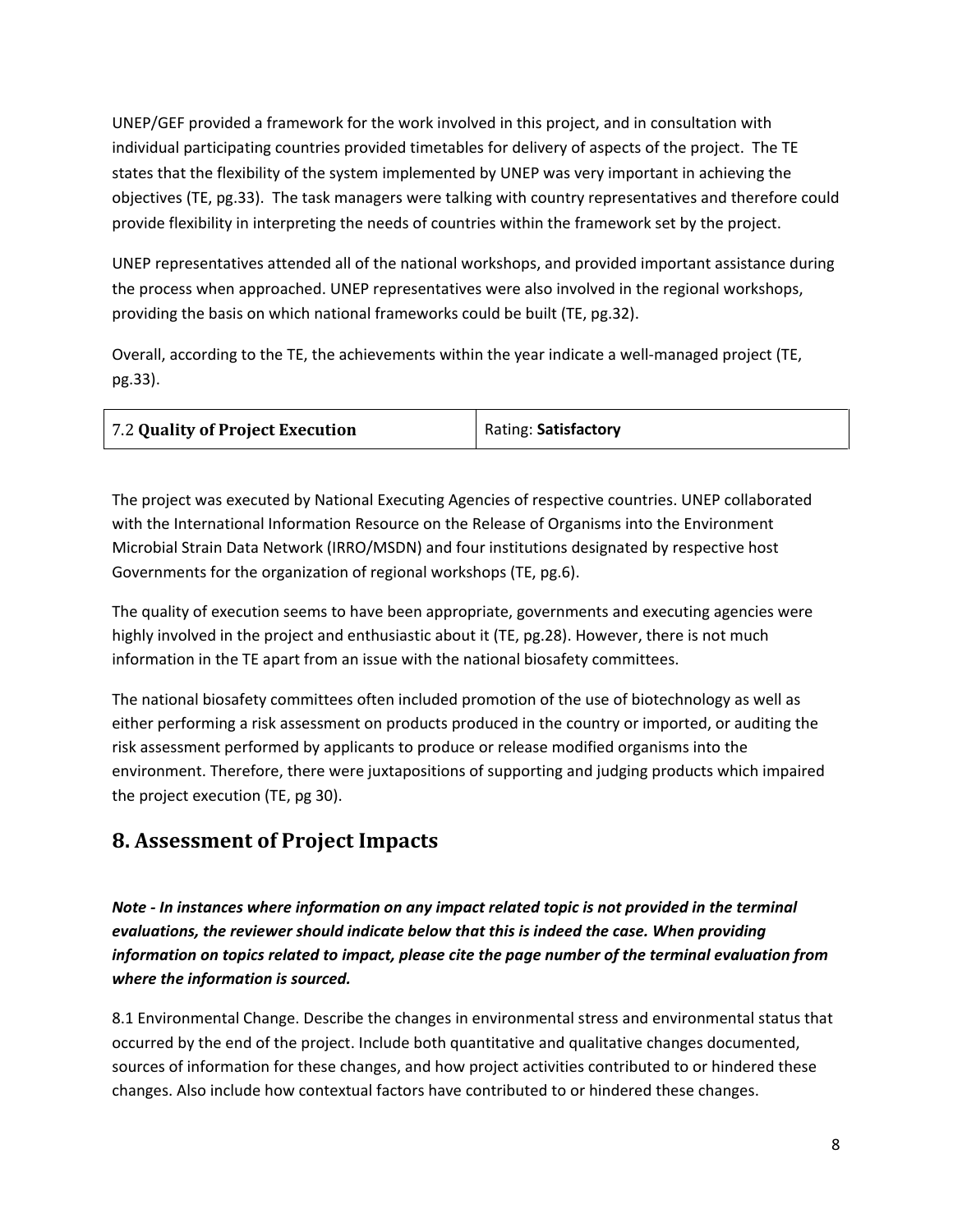There is no environmental change mentioned in the TE.

8.2 Socioeconomic change. Describe any changes in human well-being (income, education, health, community relationships, etc.) that occurred by the end of the project. Include both quantitative and qualitative changes documented, sources of information for these changes, and how project activities contributed to or hindered these changes. Also include how contextual factors have contributed to or hindered these changes.

There is no socioeconomic change mentioned in the TE.

8.3 Capacity and governance changes. Describe notable changes in capacities and governance that can lead to large-scale action (both mass and legislative) bringing about positive environmental change. "Capacities" include awareness, knowledge, skills, infrastructure, and environmental monitoring systems, among others. "Governance" refers to decision-making processes, structures and systems, including access to and use of information, and thus would include laws, administrative bodies, trustbuilding and conflict resolution processes, information-sharing systems, etc. Indicate how project activities contributed to/ hindered these changes, as well as how contextual factors have influenced these changes.

#### a) Capacities

Several regional workshops and biosafety Protocol negotiations were held and raised awareness (TE, pg.8). Eight regional workshops in each region were held, namely Africa (Nairobi), Asia/Pacific (New Delhi), Latin America and the Caribbean (Havana) and Central and Eastern Europe (Bled, Slovenia). Two back-to-back workshops were held in each of the four centres. The workshops were attended by representatives from a large number of countries in each region (see TE, Table 1), many more than participated in the capacity-building segment of the project. They addressed risk assessment and management of LMOs concentrating primarily on their impact on the environment. Issues of transboundary movement of the organisms, including mechanisms for the supply and exchange of information between importing and exporting nations, constituted a major part of the workshop agenda. The workshops aimed to provide a clear understanding and appreciation of biosafety issues and to place the UNEP International Technical Guidelines for Safety in Biotechnology in perspective (TE, pg.15).

Subregional and regional centers of expertise were established, to supply and exchange information, to train scientists to use the technology safely, and to think about the consequences of their work (TE, pg.9).

Finally, national Biosafety Organizations were formed (TE, pg.31).

#### b) Governance

The project provided countries with the possibility of establishing a regulatory framework to start using biotechnological techniques (TE, pg.6).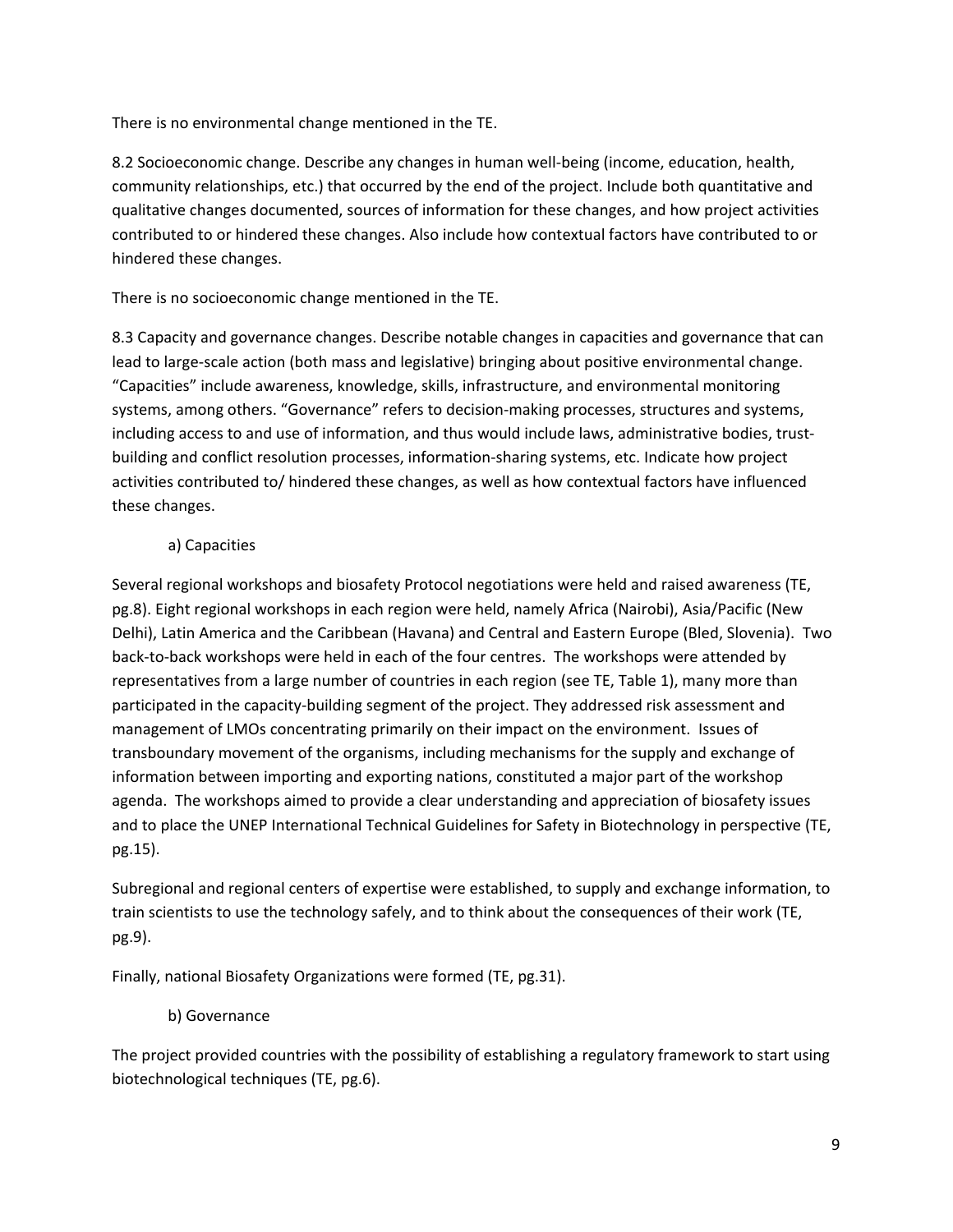The majority of the countries involved in the project have drafted new legislation to control the use of LMOs/GMOs within their borders (TE, pg.7). However, at the end of the project, only Cuba and Hungary had formal new laws in place (TE, pg.12)

8.4 Unintended impacts. Describe any impacts not targeted by the project, whether positive or negative, affecting either ecological or social aspects. Indicate the factors that contributed to these unintended impacts occurring.

There is no unintended impact reported in the TE.

8.5 Adoption of GEF initiatives at scale. Identify any initiatives (e.g. technologies, approaches, financing instruments, implementing bodies, legal frameworks, information systems) that have been mainstreamed, replicated and/or scaled up by government and other stakeholders by project end. Include the extent to which this broader adoption has taken place, e.g. if plans and resources have been established but no actual adoption has taken place, or if market change and large-scale environmental benefits have begun to occur. Indicate how project activities and other contextual factors contributed to these taking place. If broader adoption has not taken place as expected, indicate which factors (both project-related and contextual) have hindered this from happening.

There is no adoption of initiatives at scales reported in the TE.

However, the TE mentions that the "UNEP International Technical Guidelines for Safety in Biotechnology, which were used by the participating countries as a guide, may also need updating or reviewing to take into account the Biosafety Protocol provisions" (TE, pg.6). And that many more countries should benefit from similar input of funds and expertise as are available through this project. Many of these countries have applied for funding for their own National Biosafety Frameworks (TE, pg.9)

### **9. Lessons and recommendations**

9.1 Briefly describe the key lessons, good practices, or approaches mentioned in the terminal evaluation report that could have application for other GEF projects.

The following main lessons are given in the TE (pg.37 and 38):

- (1) A clear separation has to be maintained between assessing or auditing risk and promoting the use of biotechnology in order to maintain public acceptance of governments' objectivity.
- (2) No country is isolated from its neighbors, and in many of the countries participating in the project there were very extensive land borders. The use of LMOs in any country cannot be isolated, and there is clearly a need to identify risks to neighboring countries and to inform those countries of risks about which they may have been unaware.
- (3) Area and size of population must clearly be part of the consideration for criteria for funding. Variety in climate, physical and social geography must be taken into account in deciding on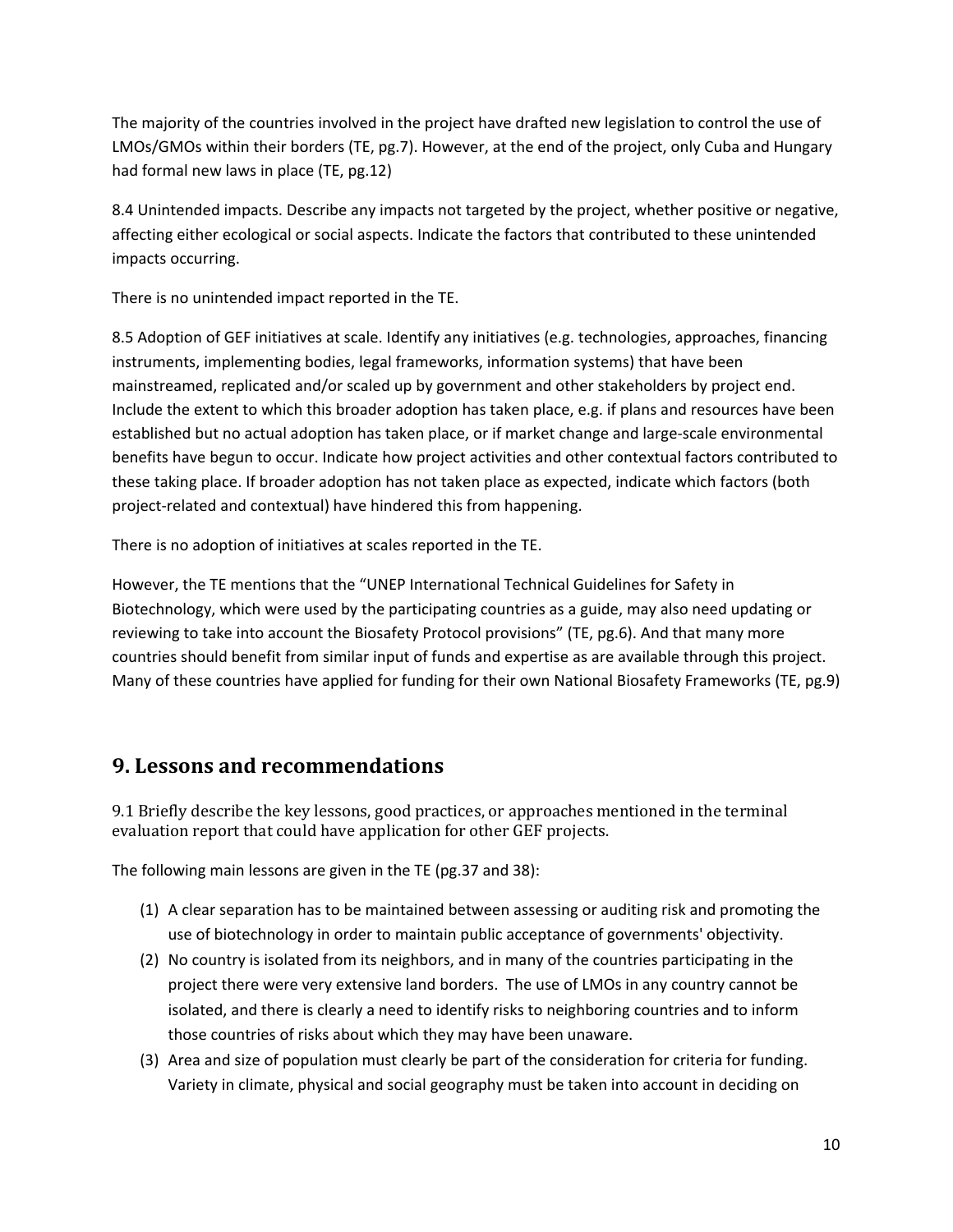expenditure. The number of local languages needed to bring an awareness of the benefits and dangers of biotechnology to all stakeholders may have a significant effect on the design of any framework.

9.2 Briefly describe the recommendations given in the terminal evaluation.

The TE gives several recommendations:

- (1) In order to effectively fulfil its functions as a complement to the Protocol on Biosafety, and to further guide the countries in the preparation of the National Biosafety Framework, consideration has to be given to the review of the UNEP International Technical Guidelines for Safety in Biotechnology (TE, pg.9).
- (2) If countries are to set up strict regulatory systems, there needs to be enforcement and laboratory and field facilities that are capable of testing and validating the presence or absence of modified organisms (TE, pg.34).
- (3) The experience of the large relatively developed countries has been very different from that of less developed but more homogenous countries. The experience gained by all these countries should not be lost, but should be transferred in a coherent manner to other countries that will face similar problems. The diversity of legal systems used in developed countries to ensure biosafety should provide a range of models on which all countries can base their own new guidelines or legal structures (TE, pg.35).
- (4) In order that countries are able to decide on the mechanisms most appropriate for their circumstances, the project must provide training in techniques of risk analysis, assessment management and impact analysis. This training needs to be directed at scientists who would bear the brunt of the assessment requirements (TE, pg.36).
- (5) In an extended or expanded future programme or project, more realistic timescales need to be identified. If need be, the terms of reference could be scaled down or drafted to ensure that countries are fully aware of what is readily achievable within the set time-frames, and within the funds that may be provided (TE, pg.35).